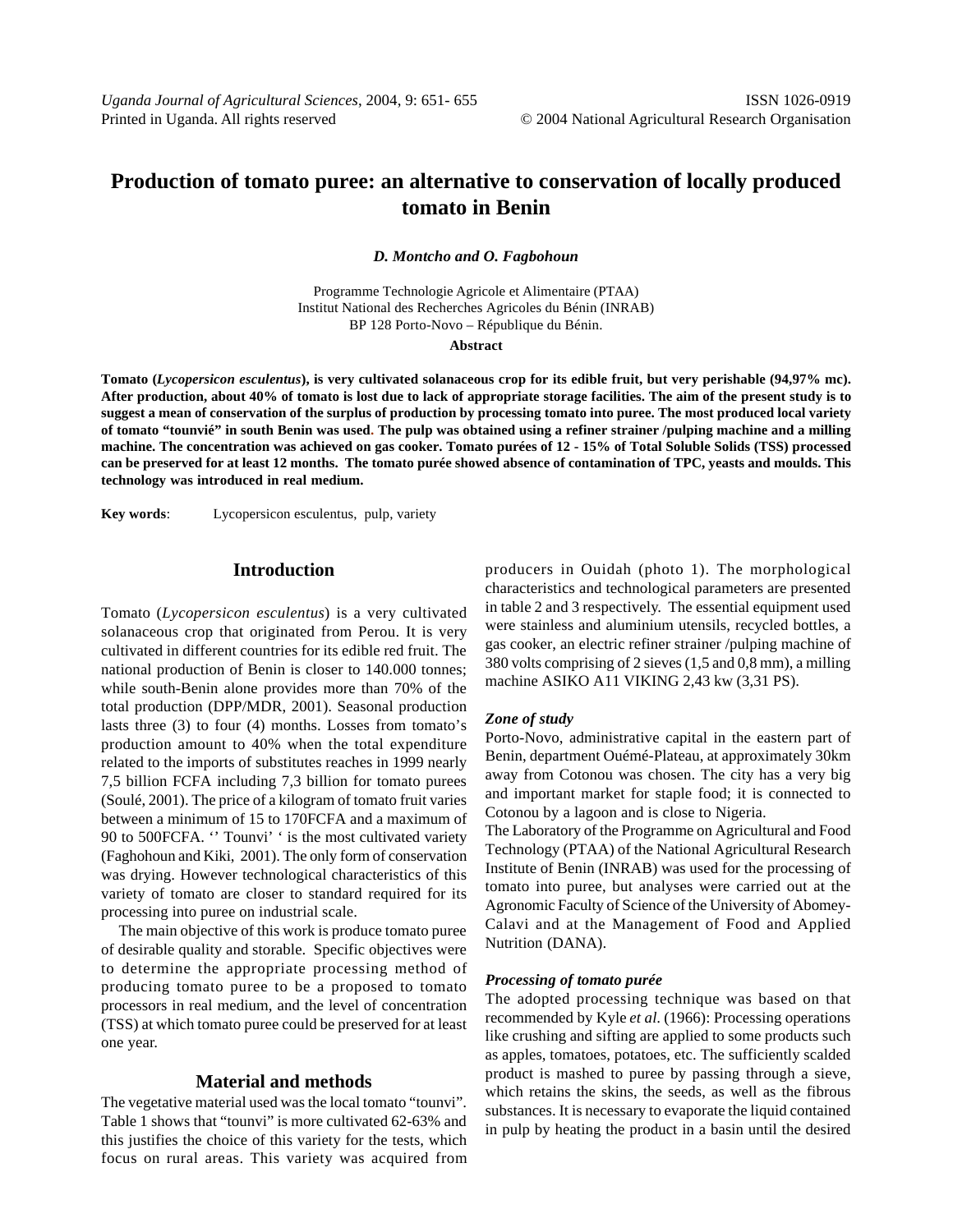

Figure 1. (Processing chart ) : Pulp obtained using an electric refiner strainer /pulping machine



Figure 2. (Processing chart ): Pulp obtained using seeding method and grinding at common maize milling machine **Table1:** Production rate of local varieties of tomatoes in two zones of great production in

| South Benin                                           |         |       |        |                |                                       |  |  |  |
|-------------------------------------------------------|---------|-------|--------|----------------|---------------------------------------|--|--|--|
| Varieties                                             | Toundra | Ouaga | Kèkèfo | Akikon         | Imported and<br>assimilated varieties |  |  |  |
| Origin                                                |         |       |        |                |                                       |  |  |  |
| Sèmè $(\%)$                                           | 62      | 18    | 9      |                | 10.3                                  |  |  |  |
|                                                       |         |       |        | 50% 1st season | 9.8                                   |  |  |  |
| Aplahoué (%)                                          | 63      | 16    | Rare   | 0 after        |                                       |  |  |  |
| Source : Fagbohoun O. et Kiki D. (2001) : 2001 sensus |         |       |        |                |                                       |  |  |  |

| <b>Table 2:</b> Morphological characteristics of the local variety of tomato «tounvi» |  |  |  |
|---------------------------------------------------------------------------------------|--|--|--|
|---------------------------------------------------------------------------------------|--|--|--|

| Variety | Origin               | <b>Shape</b><br>Coefficient | <b>Shape</b>         | Nombre<br>de loges | Green<br>collets | Colour   | Average<br>weight $(g)$ | %seed<br>S   |
|---------|----------------------|-----------------------------|----------------------|--------------------|------------------|----------|-------------------------|--------------|
| Tounvi  | Sèmè<br>Aplah<br>oué | 0.73<br>0.73                | Oblate and<br>corded | 2a4                | Rare<br>Rare     | Dark red | 41.77<br>28.4           | 2,07<br>2,46 |

Source : Fagbohoun O. et Kiki D. (2001)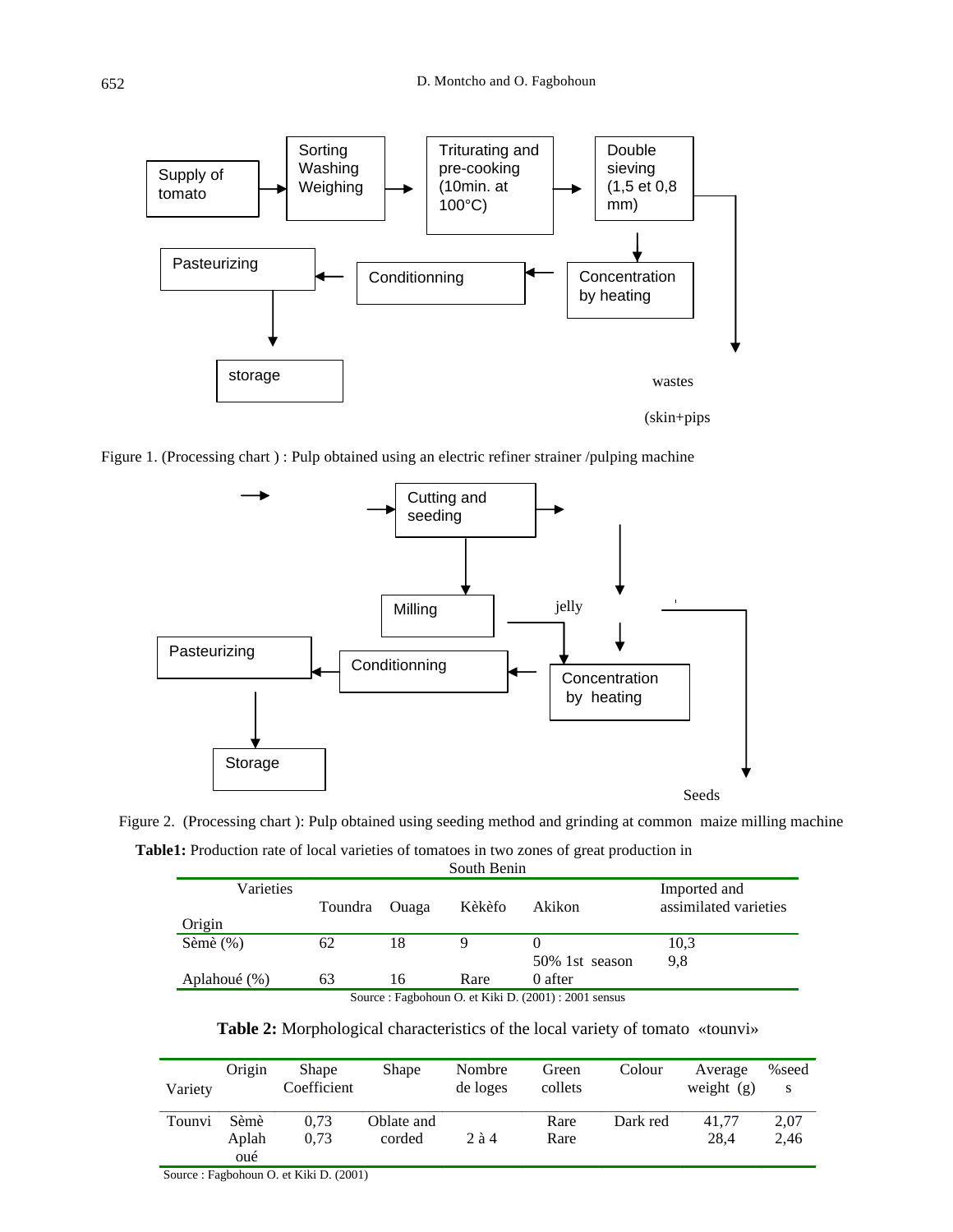consistency is reach. Two methods were used to obtain the pulp, which is concentrated by gas with free air. The first method involved pre-heating of tomato for 10min., and pulping using the refiner strainer/pulping machine, while the second was to remove tomato seeds, and ground them manually after cutting. The product was thu ground using local milling machine. Grinding of product using common local milling machine aims at an extension of the technology because in Benin many rural area lack electricity and strainer/pulping machine cannot be acquired due to its high cost. The pulp obtained is filtered before concentration. Figure 1 and 2 indicate the processing charts for the two processes, repectively.

The cooking time varies between 2h and 2h35 min. During concentration of pulp, the Total Soluble Solids (TSS) is measured with the refractometer starting from10% thickening. Concentrated purees are filled into recycle bottles while hot and stabilized by a pasteurisation at 100°C during 20 min. Neither additive nor conservative was used. At the end of processing, tomato puree of 10, 12, 15 and 17% (TSS) were made and stored. During the period of storage, the purees were examined 15days after preparation, then every month. The microbiological analysis was made at each stage. Moisture content was determined by using the modified AACC method (1984). The pH is known by AOAC method (1984); direct reading with pH-meter. The hygienic quality control was made at DANA, main national body on quality control of foodstuffs in Benin

### **Results**

Tables 3-5 give according to method 1, an average yield of 26,58% but method 2 gives a better percentage of 32,67%. At 12% of (TSS), tomato purees obtained using this method are the most consistent.

Tomato purée of 12% TSS can be stored for twelve months, but go beyond that; the determination of nutritional quality remains then capital. The failure of lids/covers (of recycled bottles) is detected within fifteen (15) days of follow-up; the rate of damage is lower than 2% (opening of lid, black stains on necks of bottles); fermentation is rare and relates to purees of 10-11% TSS, which presents supernatant on the surface. Puree exposed on the racks blacken on the surface then become completely black after six (6) months; in stock, damaged puree were also detected. Tomato purées subjected to the control of DANA (main national body on quality control of foodstuffs in Benin) were declared "acceptable and in conformity with the applicable standards and texts.

# **Discussion**

In table 4 and 5, the percentage of wastes after seeding is high because of the residual juice. The average value 32,67% of the yield of purée when tomato seeds are removed manually is higher than that obtained when using the modern method (using strainer/pulping machine). This showed that manual processing of tomato into puree is recommendable for women processors on commercial scale when considering the yield.

Tomatoes were sorted and calculated from the initial primary weight during supply. The yield for this is not greater than 28,80%. The yield observed when making use of strainer/pulping machine is due to bad conditioning. Waste resulted from sorting reaches at times 28%. Women processors must take this into account while buying raw tomato. Fan Ungue *et al*. (1969) quoted by Fagbohoun relates the yield at TSS; therefore, to the quality of raw material. Cooking time of pulp from seeded tomato (manual process) is about 2 hours. Therefore milling of tomato with the skin could explain the higher consistency of puree for this method. Puree obtained are as well more consistent at the same percentage (%) TSS.

Table 6 shows the reduction of pH with a net increase in the acidity of puree. This negative correlation is normal; acidity of the medium lowers the pH. Olusanya (1984) noted the increase of acidity of tomato after drying. The pH<4,5 of purée encourages stability because it reduces the amount of micro organism that could be developed. Only acidophilus (yeast, mould, acetobacter and lactobacillus) can be developed. Dehydration index of 36ml is far from 96ml found by Soulé (2001) for imported concentrated tomato (28% TSS). But for this product being 100% pure puree of tomato is very doubtful.

The appearance of purée during storage does not vary and this denotes the adaptability of packaging material and the effectiveness of pasteurising. Discolouration of purees as observed is normal (coloured product). One could consider the hypothesis of oxidation caused by presence of vitamins C, A, E in tomato; Cheptel and Cheptel (1980) indicated that these oxidations in whatever way result into losses of colour and vitamin activities.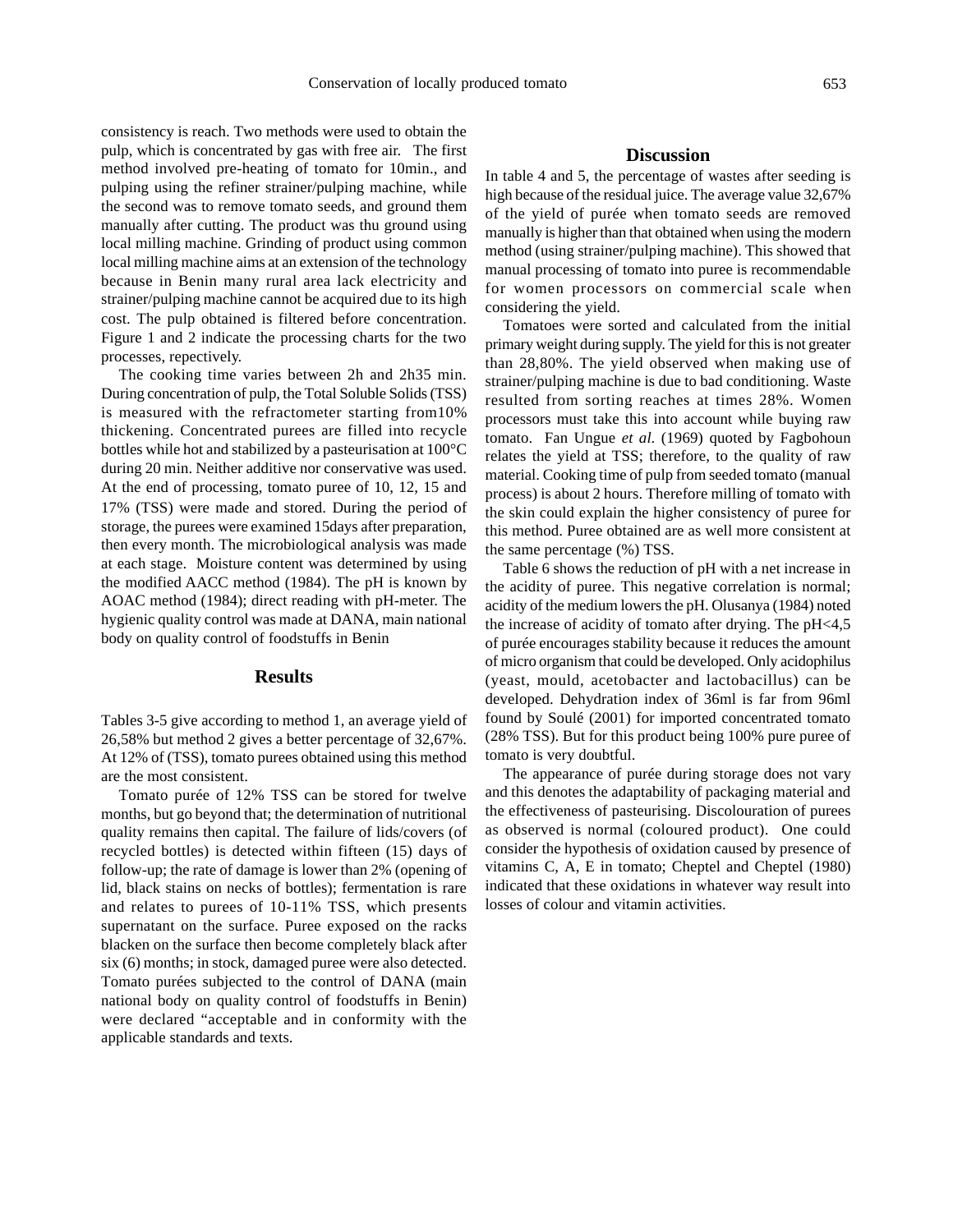| Origin   | /ariety | TSS   | Sugar | Acid % |    |            |
|----------|---------|-------|-------|--------|----|------------|
| Sèmè     | 'ounvi  |       | .     | ∪.J    | ОI |            |
| Aplahoué |         | . J.V | . .   | ∪.⊃    |    | <b>∠.∪</b> |

**Table 3. Technological Parameters of « tounvi »**

Source : Fagbohoun O. et Kiki D. (2001) ; Index of saccharose Is=  $\frac{S}{A}$  x 100, Coefficient of saccharose Cs=

 $\frac{Sx100}{TSS}$ , Coefficient of acidity Ca =  $\frac{Ax100}{TSS}$  *S*= Sugar content ,*A* = Acid content of tomato and *TSS*=

Total soluble solids

**Table 4. Yield of purée using method1 (refiner strainer/pulping machine)**

| Tomato (kg) | Weight of pulp $(kg)$ | Wastes (skin +seeds) $(kg)$ | Puree (kg) | Yield % |
|-------------|-----------------------|-----------------------------|------------|---------|
| 15,27       | 11,88                 | 1.83                        | 4,15       | 27,17   |
| 15,27)      | 10,94                 | 1,65                        | 3,60       | 23,57   |
| 15,27       | 12,07                 | 1.53                        | 4,43       | 29,01   |
| Average     | 1.63                  | 1.67                        | 4.06       | 26.58   |

|  |  |  |  |  |  | Table 5. Yield of purée using method 2 (manual removal of tomato seeds) |
|--|--|--|--|--|--|-------------------------------------------------------------------------|
|--|--|--|--|--|--|-------------------------------------------------------------------------|

| Tomato (kg) | Emptied (kg) | Juice +seeds<br>(kg) | Juice<br>(kg) | Waste pips<br>(kg) | Puree $(kg)$ | Yield % |
|-------------|--------------|----------------------|---------------|--------------------|--------------|---------|
| 15,27       | 9,80         | 5,46                 | 2,80          | 2,66               | 5.59         | 36,60   |
| 15,27       | 10,97        | 5,83                 | 2,99          | 2,84               | 4,64         | 30,38   |
| 15,27       | 9.63         | 5,30                 | 2,91          | 2,39               | 4,74         | 31,04   |
| Ave rage    | 10,13        | 5.53                 | 2,90          | 2,63               | 4,99         | 32,67   |

### **Table 6. Comparison of tomato and puree characteristics**

| Product | SS % | pH   | Acidity % |        | Ash % | Rehydration index        |
|---------|------|------|-----------|--------|-------|--------------------------|
|         |      |      | Malic     | Citric |       | ml                       |
| Tomato  | 4.40 | 4.14 | 0.43      | 0.45   | 0.54  | $\overline{\phantom{a}}$ |
| Puree   |      | 4.04 | .20       | .26    |       |                          |

 One can as well think of the reaction of Maillard. Substrates like ascorbic acid contained in tomato (0,23% according to Obi, 1986) are one of some compound carrying carbonyl functions contributing to the reaction of non-enzymatic browning during processing or storage of foods.

# **Conclusion**

Production of tomato Purée constitutes a genuine alternative for utilising the loss of surplus tomato. Tomato processed into puree of 12% TSS can be stored for at least six month without alteration. The manual processing method, which can be used by processors in real medium, is recommendable on commercial scale. However, removing tomato seeds manually is time consuming. Although, the material used for packaging /conditioning tomato purees is acceptable a search for more adequate materials is already in progress.

### **Acknowledgment**

Thanks to PADSA/DANIDA for financing this work.

### **References**

- Cheptel, L.. J. C., and Cheptel, H., 1980. Introduction à la biochimie et à la technologie des aliments. Vol. 1. Technique et documentation . Lavoisier, France.
- DPPM/DR, 2000. Annuaire statistique, campagne agricole 1997-1998. Cotonou, Bénin.
- Fagbohoun, O., 2001. Caractérisation des variétés locales de tomate et développement des technologies appropriées de transformation. Rapport technique. Porto-Novo, Bénin, 52pp.
- INSAE, Manuel des importations au Bénin, 1998, 1999, 2000. Cotonou, Bénin.